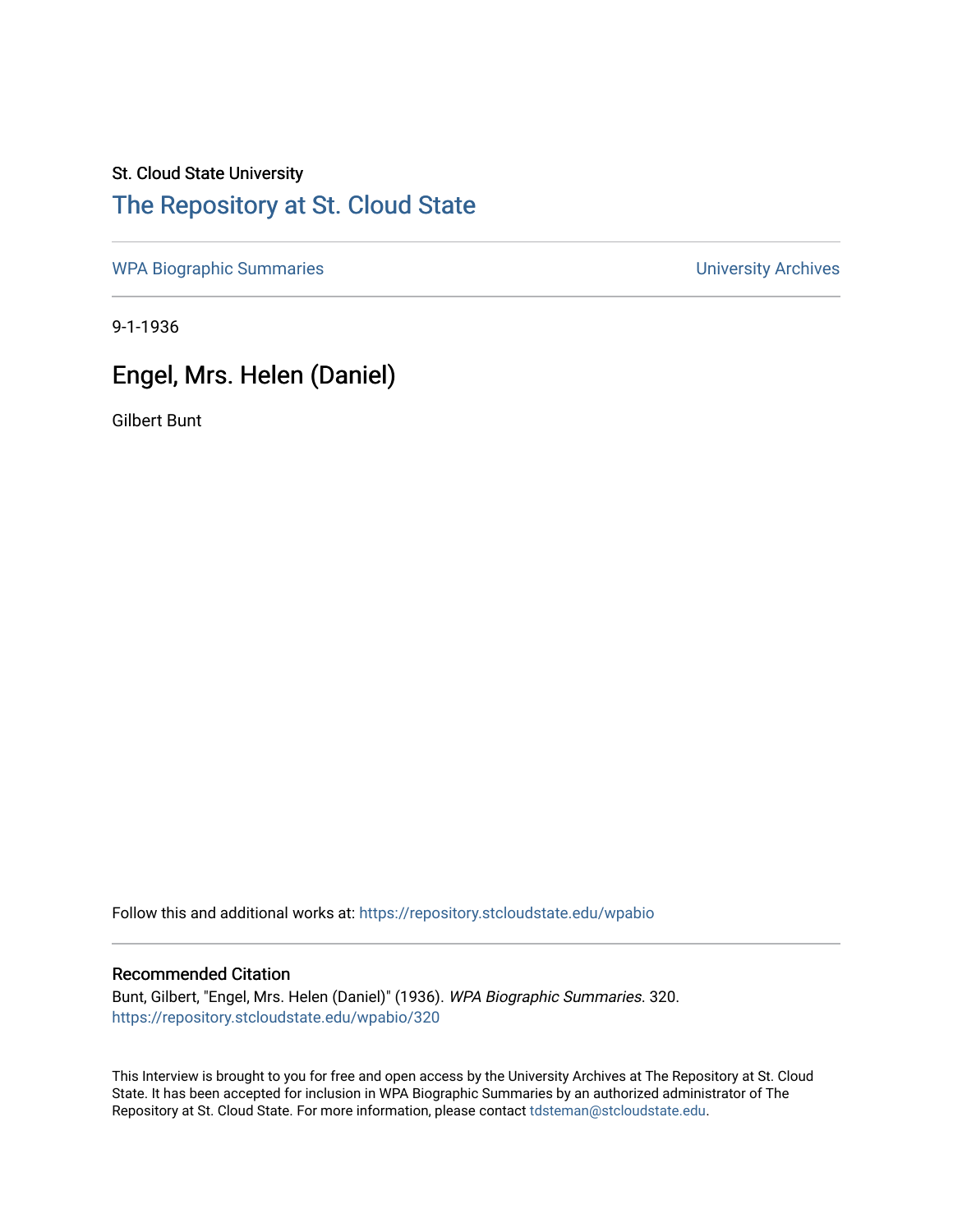#### ENGEL, MRS. HELEN (DANIEL) File No.  $B-336$

Helen Daniel was born in 1874 in St. Paul, Minnesota, daughter of Mr. and Mrs. Micheal Daniel.

Helen Daniel attended the public school in St. Paul, where she graduated from high school. When she was eighteen years of age she came to St. Cloud to visit her sister, Mrs. Elizabeth (Daniel) McDonald, and after being here a while she decided to stay. Later she met Ernst Engel, who had come from Michigan to visit his uncle. Ernst Engel received work in St. Cloud as a laborer, and later went to the Great Northern Car Shops, where he became a blacksmith. There he worked until the time of his death in 1929 on January 5th.

Helen Daniel was married to Ernst Engel fovember 29 , 1894 in the Holy Cross Church by the Reverend Father. They had eight children: Martha (Engel) Farthbacker of St. Cloud; Ernst  $E_{\text{ngel of St.}}$ Cloud: Agnes (Engel) Olsen in St. Paul; Robert Engel in St. Paul; Walter Engel, St. Cloud; Alfonse Engel, St. Cloud; Cark Engel, St. Cloud; and Ruth (Engel) Walkmann of Raymond, Minnesota.

> Interviewed: Mrs. Helen (Daniel Engel Date: September 1, 1936 By : Gilbert Bunt Publication Granted